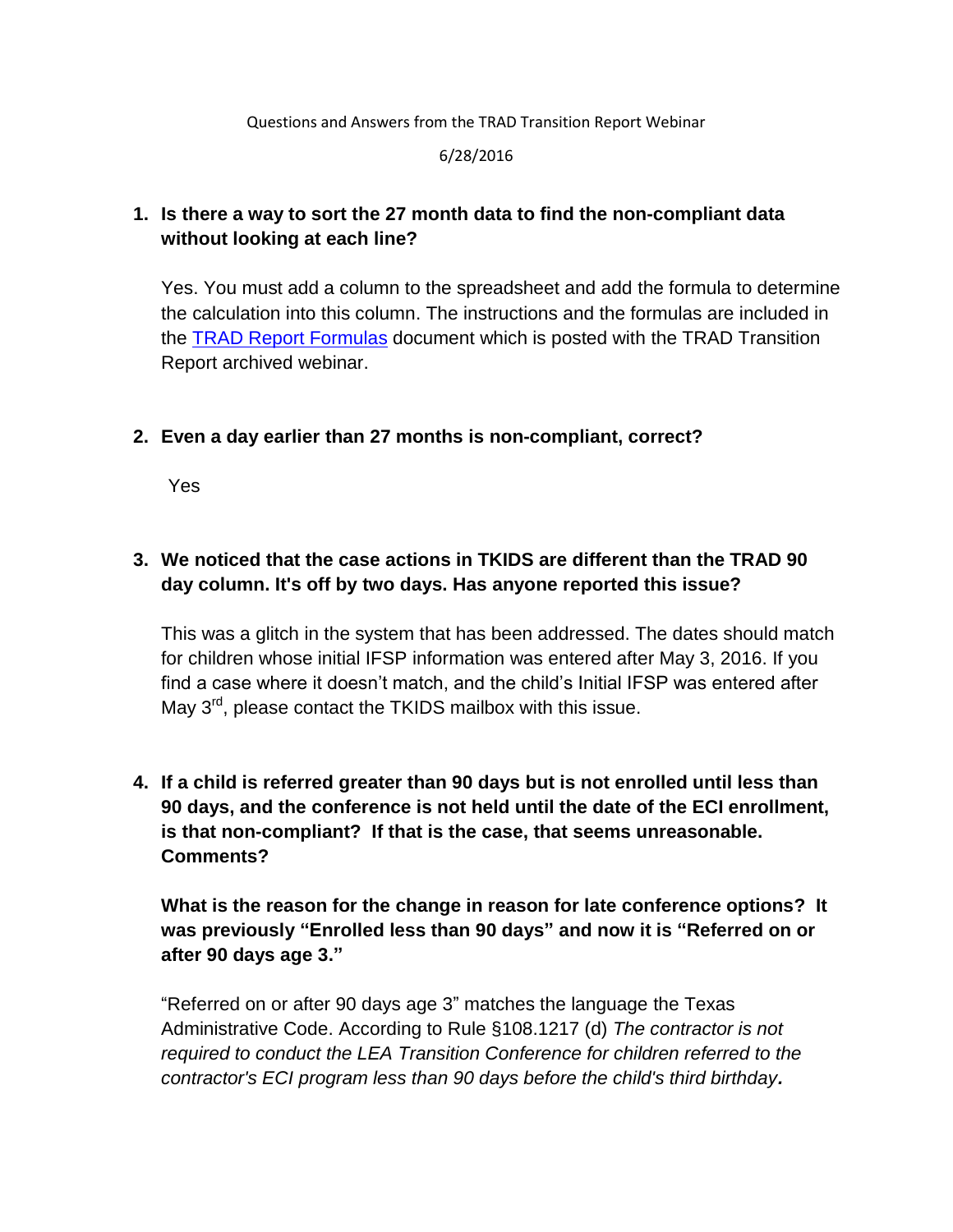TKIDS was updated to reflect this requirement effective May 3, 2016. The "Reason for Late or No Conference" drop-down reason was changed from "Enrollment later than 33 months" to "Referral on or after 90 days before age 3". "Enrollment later than 33 months" is still incorrectly listed as a choice in the current TKIDS Manual 10.0. This language will be removed when the manual is updated.

You should review your data from the TRAD Referral report to determine how many referrals your program is receiving for children who are between 31 months (135 days before the child's third birthday) and 33 months of age (90 days before the child's third birthday). Where are these referrals coming from? If the referrals are coming from a few sources, providing education to these sources about the benefits of receiving intervention as soon as an issue is identified may help this issue. If you find that these referrals are having a significant impact on your compliance indicator 8B and 8C, please contact your performance manager.

## **5. If the program discusses the LEA notification and opt out option at the Initial IFSP and the parent chooses to opt out at this time, but then later changes their mind, do staff need to provide another LEA form giving the 10 days' notice for the parent to opt out again?**

No, the program does not need to give the parent another 10 days' notice before sending the child's PII to the school district if the parent changes his/her mind and would like to "opt in" after he/she previously opted out. Make sure to document in the child's progress notes that the parent changed his/her mind and would like the child's PII sent to the school district. Additionally, the notification date and the opt out date must be entered into TKIDS.

### **6. Can you clarify that if the reason the conference is late is indicated as "Part B", it is considered non-compliant?**

Yes, if Part B is indicated as the reason the conference is late, it is considered non-compliant. The ECI program should still hold the conference even if the LEA representative doesn't come to the meeting. ECI is held responsible for the transition conference happening between 27 months and at least 90 days before the child's 3rd birthday.